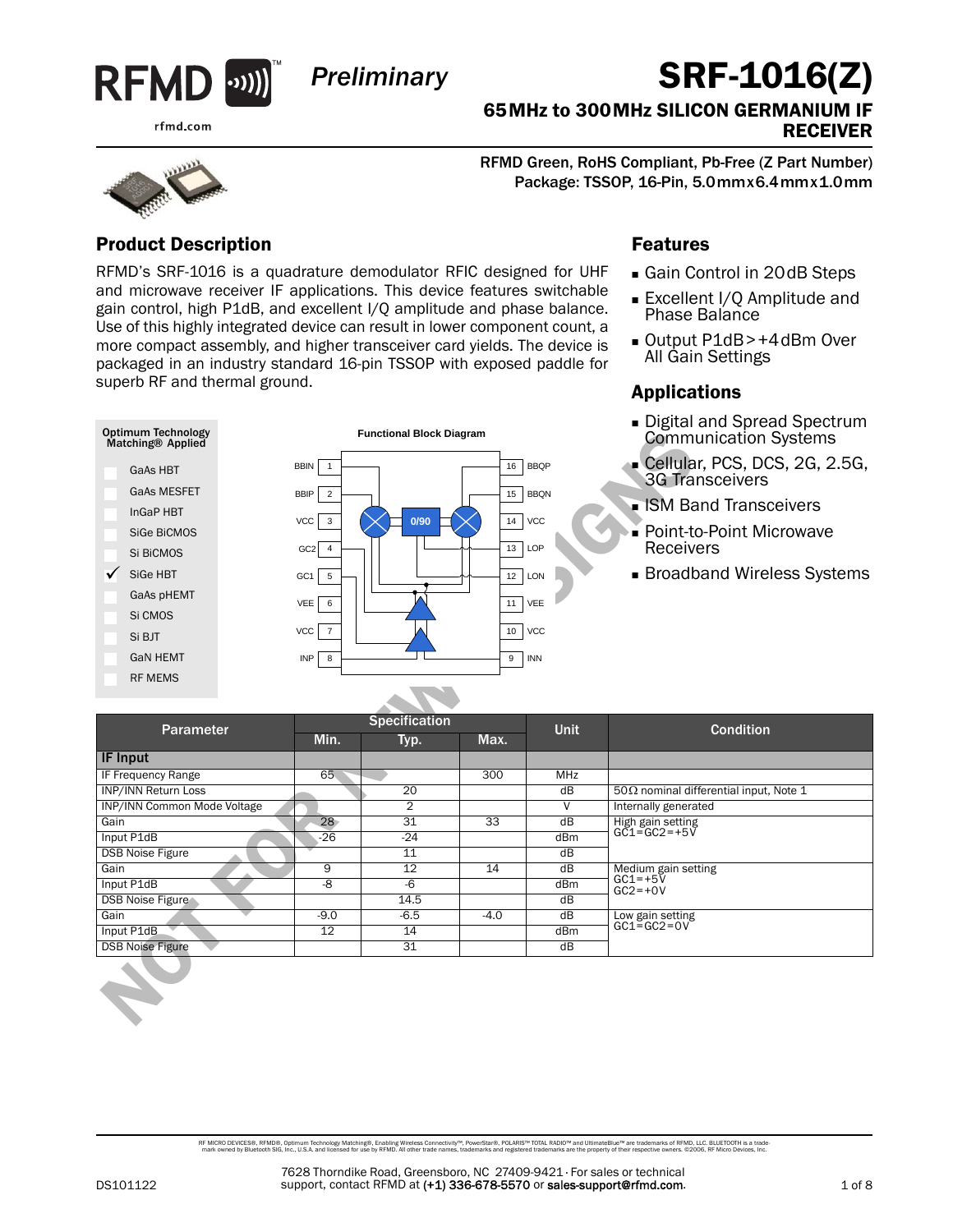## SRF-1016(Z)

## *Preliminary*



rfmd.com

#### Absolute Maximum Ratings

| <b>Parameter</b>             | Rating          | <b>Unit</b> |
|------------------------------|-----------------|-------------|
| Supply Voltage               | 6.0             | <b>VDC</b>  |
| LO Input                     | $+10$           | dBm         |
| IF Input                     | $+10$           | dBm         |
| <b>Operating Temperature</b> | $-40$ to $+85$  | ۰c          |
| Storage Temperature          | $-65$ to $+150$ | ۰c          |

Operation of this device beyond any one of these limits may cause permanent dam-age. For reliable continuous operation, the device voltage and current must not exceed the maximum operating values specified in the table on page one.



Caution! ESD sensitive device.

Exceeding any one or a combination of the Absolute Maximum Rating conditions may<br>cause permanent damage to the device. Extended application of Absolute Maximum<br>Rating conditions to the device may reduce device reliability.

RoHS status based on EUDirective2002/95/EC (at time of this document revision).

The information in this publication is believed to be accurate and reliable. However, no<br>responsibility is assumed by RF Micro Devices, Inc. ("RFMD") for its use, nor for any<br>infringement of patents, or other rights of thi

#### Product Specifications - I/Q Output

| <b>Parameters</b>              | Min    | <b>Typ</b> | Max | Unit       | <b>Additonal Test Conditions</b>         |
|--------------------------------|--------|------------|-----|------------|------------------------------------------|
| I/O Output Frequency Range     | DC     |            | 500 | <b>MHz</b> |                                          |
| I/Q Output Amplitude Balance   | $-0.2$ |            | 0.2 | dB         |                                          |
| I/O output Phase Balance       | $-2$   |            |     | deg        |                                          |
| I/O Output Common-mode Voltage |        | 2.5        |     |            |                                          |
| I/O Output Return Loss         |        | 20         |     | dB         | 50 $\Omega$ nominal differential output* |

#### Product Specifications - LO Input

| <b>Parameters</b>  | Min | Тур | Unit<br><b>Max</b> | <b>Additonal Test Conditions</b>       |  |  |  |
|--------------------|-----|-----|--------------------|----------------------------------------|--|--|--|
| LO Frequency Range | 65  |     | <b>MHz</b><br>300  |                                        |  |  |  |
| LO Input Level     |     |     | dBm<br>$+5.$       |                                        |  |  |  |
| LO Return Loss     |     | 20  | dB                 | 50 $\Omega$ nominal differential input |  |  |  |

#### Product Specifications - Miscellaneous

| T/Q Output Amplitude Balance                                                                                                                                                                                    | -0.2<br>0.2        |            | aв             |                    |                                          |  |
|-----------------------------------------------------------------------------------------------------------------------------------------------------------------------------------------------------------------|--------------------|------------|----------------|--------------------|------------------------------------------|--|
| I/O output Phase Balance                                                                                                                                                                                        | $-2$               |            | $\overline{2}$ | deg                |                                          |  |
| I/Q Output Common-mode Voltage                                                                                                                                                                                  |                    | 2.5        |                | $\vee$             |                                          |  |
| I/O Output Return Loss                                                                                                                                                                                          |                    | 20         |                | dB                 | 50 $\Omega$ nominal differential output* |  |
| * To achieve 20dB port match above 100MHz, the parasitic inductance of the package must be matched out.<br><b>Product Specifications - LO Input</b>                                                             |                    |            |                |                    |                                          |  |
| <b>Parameters</b>                                                                                                                                                                                               | Min                | <b>Typ</b> | <b>Max</b>     | Unit               | <b>Additonal Test Conditions</b>         |  |
| LO Frequency Range                                                                                                                                                                                              | 65                 |            | 300            | <b>MHz</b>         |                                          |  |
| LO Input Level                                                                                                                                                                                                  | $-3$               | $\circ$    | $+3$           | dBm                |                                          |  |
| LO Return Loss                                                                                                                                                                                                  |                    | 20         |                | dB                 | 50 $\Omega$ nominal differential input   |  |
| * To achieve 20dB of port match the parasitic inducatnce of the package, board, and L4, L5 must be matched at the center frequency with a series<br>capacitor.<br><b>Product Specifications - Miscellaneous</b> |                    |            |                |                    |                                          |  |
| <b>Parameters</b>                                                                                                                                                                                               | <b>Min</b>         | <b>Typ</b> | Max            | Unit               | <b>Additonal Test Conditions</b>         |  |
| Supply Voltage $(V_{CC})$                                                                                                                                                                                       | $+4.75$            | $+5.0$     | $+5.25$        | V                  |                                          |  |
| Supply Current (I <sub>CC</sub> )                                                                                                                                                                               |                    | 195        |                | mA                 |                                          |  |
| <b>Thermal Resistance</b>                                                                                                                                                                                       |                    | 35         | 45             | $\degree$ C/W      | Hot spot on die to lead                  |  |
| GC1, GC2 Input V <sub>II</sub>                                                                                                                                                                                  | $\Omega$           |            | $0.3xV_{CC}$   | $\vee$             | Logic level zero                         |  |
| GC1, GC2 Input V <sub>IH</sub>                                                                                                                                                                                  | $0.7xV_{CC}$       |            | $V_{CC}$       | V                  | Logic level one                          |  |
| GC1, GC2 Input Impedance                                                                                                                                                                                        | 40                 |            |                | kohm               |                                          |  |
| <b>Test Conditions</b>                                                                                                                                                                                          |                    |            |                |                    |                                          |  |
| <b>Gain State</b>                                                                                                                                                                                               | <b>GC1 Voltage</b> |            |                | <b>GC2 Voltage</b> | <b>IF Power</b>                          |  |
| Low Gain                                                                                                                                                                                                        | <b>OV</b>          |            | 0 <sub>V</sub> |                    | 0dBm                                     |  |
| <b>Medium Gain</b>                                                                                                                                                                                              | $+5V$              |            |                | 0V                 | $-20$ dBm                                |  |
| <b>High Gain</b>                                                                                                                                                                                                | $+5V$              |            |                | $+5V$              | $-40$ dBm                                |  |
| $V_{CC}$ = +5 $V_{DC}$ , T = +25 °C, LO input = 0dBm, 200 MHz, IF input = 201 MHz                                                                                                                               |                    |            |                |                    |                                          |  |

#### Test Conditions

| <b>Gain State</b> | <b>GC1 Voltage</b> | <b>GC2 Voltage</b> | <b>IF Power</b> |
|-------------------|--------------------|--------------------|-----------------|
| Low Gain          | o٧                 | ov                 | 0dBm            |
| Medium Gain       | $+5V$              | ov                 | $-20$ dBm       |
| High Gain         | $+5V$              | $+5V$              | $-40$ dBm       |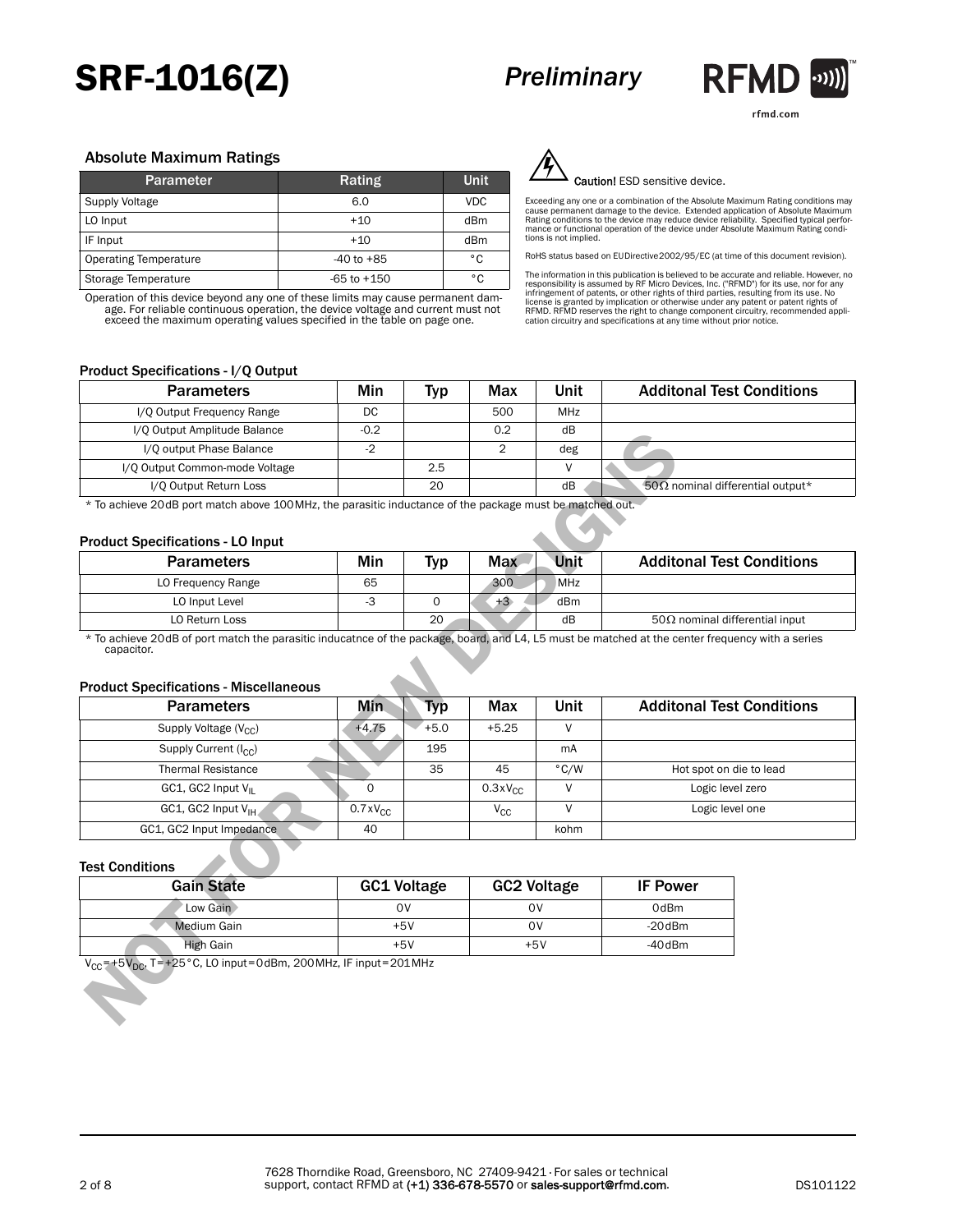



# SRF-1016(Z)

The SRF-1016 is a variable gain I-Q demodulator designed for use in receiver IF sections, as shown in the figure below. It consists of five subcircuits: two cascaded switched gain stages, a matched pair of mixers, and a LO quadrature generator. This part is also available in a higher frequency version, the SRF-2016.

The gain stages are broadband differential amplifiers each with a digital control pin to set the gain. The gain control pins act independently of each other. Since the amplifiers have approximately the same gain, setting GC1 high and GC2 low results in approximately the same gain as setting GC1 low and GC2 high. The former setting is preferred because it offers better noise figure. The IF input is differential with internal bias circuitry to set the common mode voltage. The use of blocking capacitors to facilitate AC coupling is highly recommended to avoid changing the common mode voltage. Either input may be driven singleended if the other input is connected to ground through an AC short such as a 1000pF capacitor. This typically results in slightly lower input  $P_{1dB}$ .

The two matched mixers are configured with the quadrature LO generator to provide in-phase and quadrature baseband outputs. These can be fed through ADCs to a DSP engine, or can be fed into a low frequency 90° hybrid for image rejection. Alternatively, the IF signal can be extracted from the BBI port by injecting DC into the LO port.

The LO and IF ports offer a differential 50 $\Omega$  impedance. The package (and in the case of the input port, the parallel L-R network) adds inductance that tends to degrade return loss. This can easily be matched out with a series capacitor. The 27pF capacitor on the evaluation board is appropriate for 200MHz operation; larger capacitors should be used for lower frequencies.



Typical use for the SRF-1016 in a receiver employing digital I/Q demodulation.

The SRF-1016 has high gain at UHF frequencies, so instability can result if there is poor power supply decoupling or undesired coupling from the input to the output. The following considerations should be observed when laying out a PC board:

Follow the general layout of the evaluation board, keeping the power supply decoupling capacitors as close to the package as possible. The back of the package, the two ground pins and the decoupling capacitors should connect directly to ground, preferably to a large dedicated ground plane. Use the parallel L-R circuits on the input pins. Ensure that the input signal tracks are routed far from the output tracks. The  $V_{CC}$  pins are not internally connected, so all must be connected together externally with the specified decoupling capacitors.

The figures on page 4 illustrate a typical SRF-1016's performance with respect to temperature. Note that these numbers include the effect of the R-L network in the IF port.

The frequency response of the IF and LO ports is dominated by the L-R network on the input. When de-embedded, the gain and  $P_{1dB}$  response is within 0.5dB from 65 MHz to 300 MHz.

The SRF-1016 features immunity from changes in LO power. The gain typically changes by less than 0.6dB over a 6dB range of LO power. Also note the excellent I/Q balance, which typically falls within 0.1dB and 1° from 65MHz to 300MHz, and varies less than 0.05dB and 0.5° over temperature (-40 to +85C).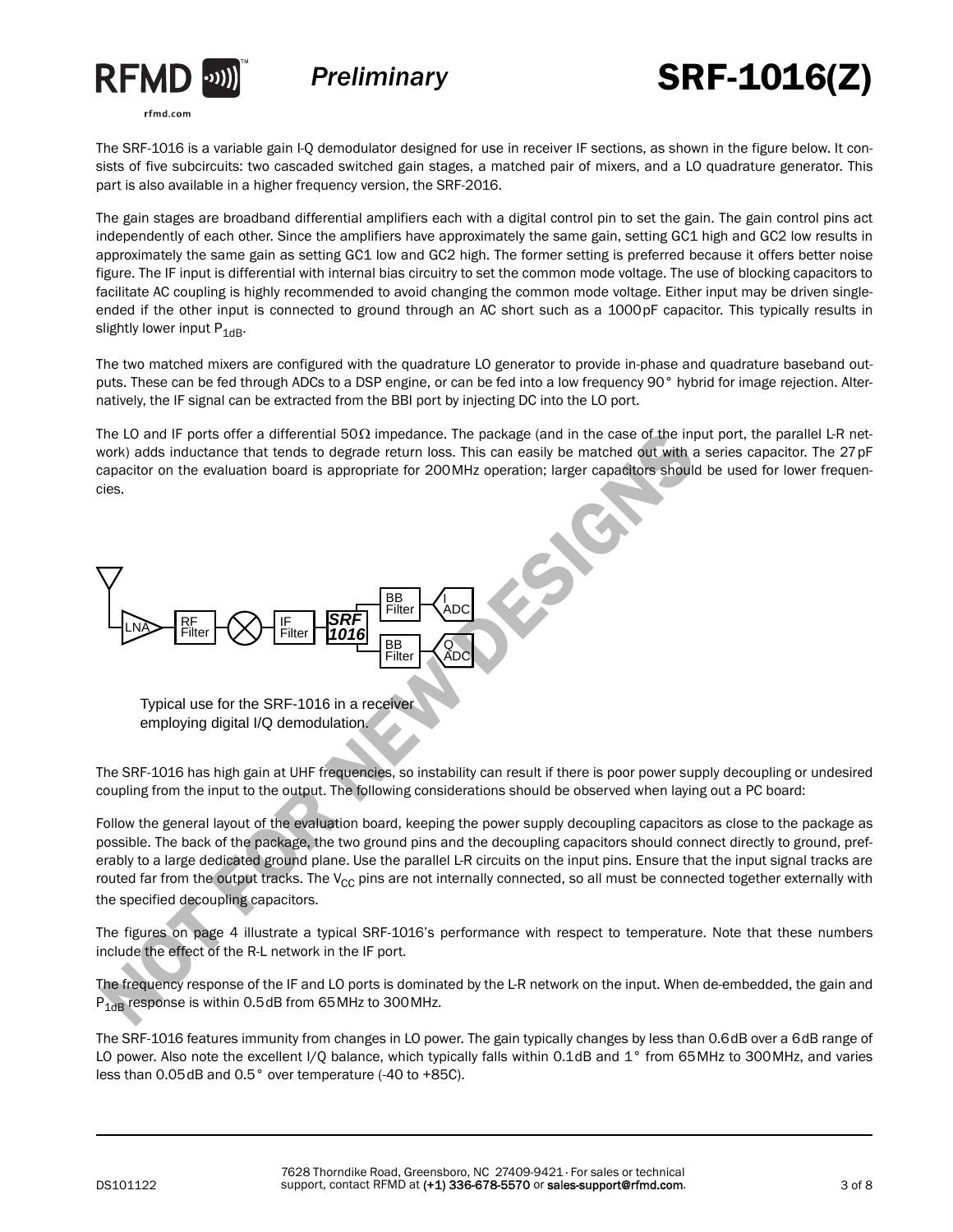# SRF-1016(Z)



rfmd.com

The package dimensions are shown on page 5. Note that heat is removed from the part via the heat slug, so this slug must be properly soldered to a copper plane under the part.

Evaluation boards are available for this device and a description of the board are shownon page 6. Note that the evaluation board uses baluns on the I/Q outputs, and these baluns limit the low frequency response of the device. For true baseband operation, the baluns should be removed, and the differential signals used directly.



Unless otherwise stated, measurements were taken with an IF frequency of 200MHz, an LO frequency of 201MHz, a baseband output of 1MHz, an LO<br>power of OdBm, at room temperature, with a supply voltage of 5 volts. Measurement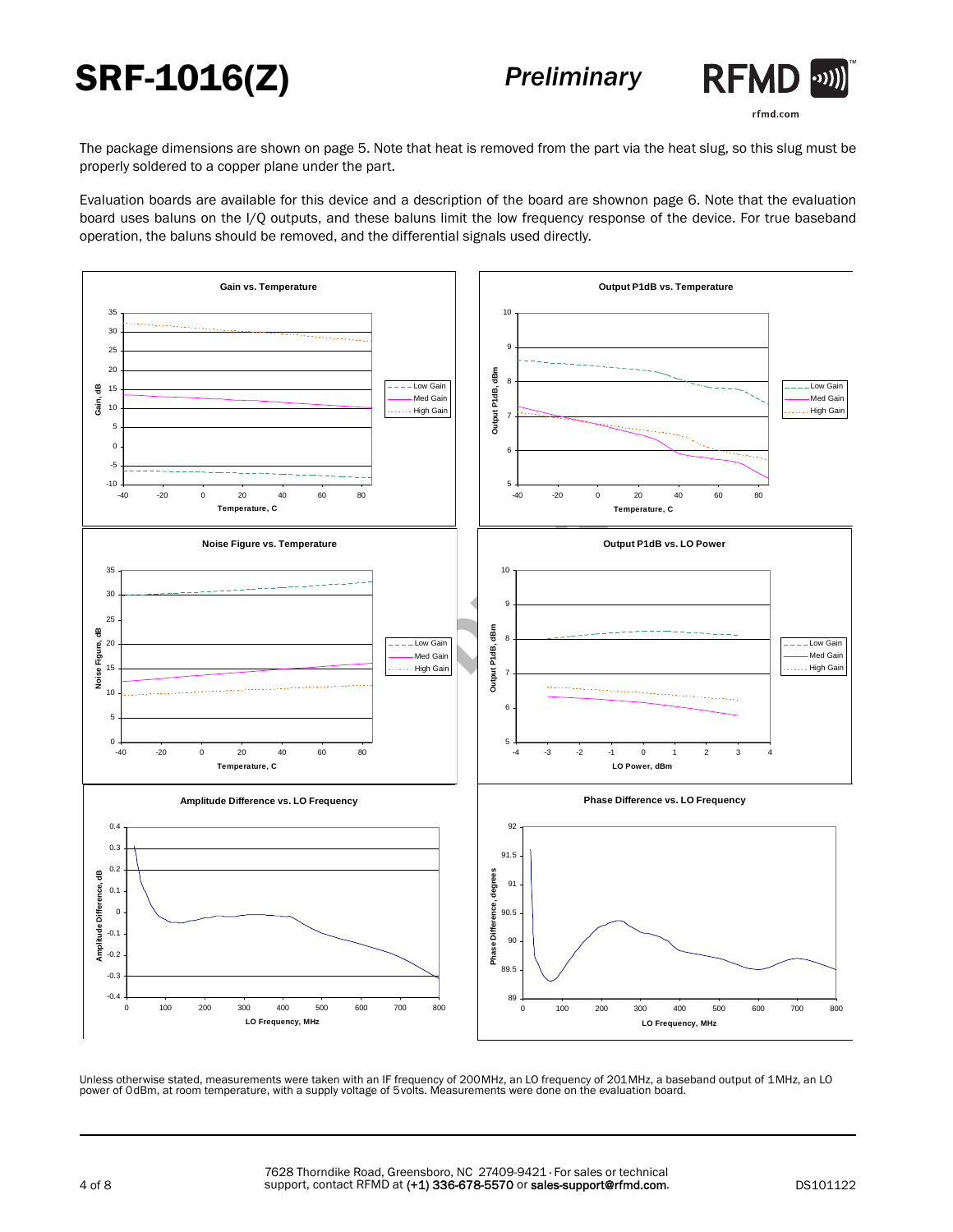

*Preliminary*

SRF-1016(Z)

rfmd.com

| Pin             | <b>Function</b> | <b>Description</b>                          |  |  |  |  |
|-----------------|-----------------|---------------------------------------------|--|--|--|--|
| 1               | <b>BBIN</b>     | Baseband i-axis output (-). Self-biasing.   |  |  |  |  |
| $\mathbf{2}$    | <b>BBIP</b>     | Baseband I-axis output (+). Self-biasing.   |  |  |  |  |
| 3, 7,<br>10, 14 | <b>VCC</b>      | Positive power supply.                      |  |  |  |  |
| 4               | GC <sub>2</sub> | Gain control input, stage 2.5V CMOS levels. |  |  |  |  |
| 5               | GC1             | Gain control input, stage 1.5V CMOS levels. |  |  |  |  |
| 6, 11           | <b>VEE</b>      | Ground.                                     |  |  |  |  |
| 8               | <b>INP</b>      | IF input (+). Self-biasing; AC-couple.      |  |  |  |  |
| 9               | <b>INN</b>      | IF input (-). Self-biasing; AC-couple.      |  |  |  |  |
| 12              | <b>LON</b>      | LO input (-). Self-biasing; AC-couple.      |  |  |  |  |
| 13              | LOP             | LO input (+). Self-biaising; AC-couple.     |  |  |  |  |
| 15              | <b>BBQN</b>     | Baseband Q-axis output (-). Self-biasing.   |  |  |  |  |
| 16              | <b>BBQP</b>     | Baseband Q-axis output (+). Self-biasing.   |  |  |  |  |



all units are in inches (mm)<br>Indicates metalization - vias connect pad to underlying ground plane

### Package Drawing

Dimensions in inches (millimeters)

Refer to drawing posted at www.rfmd.com for tolerances.



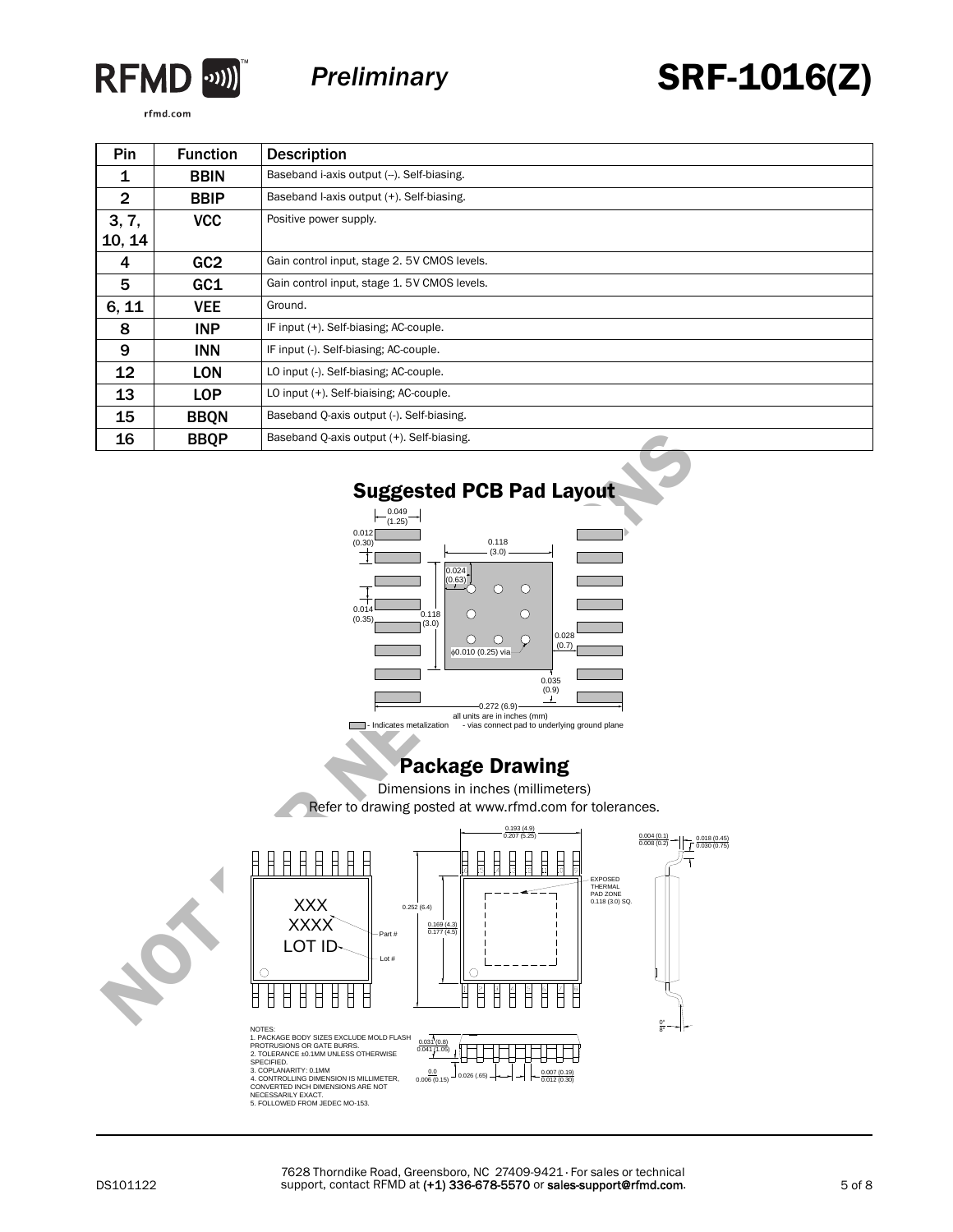



## Fully Assembled PCB



## Demo Test Board Schematic Tuned for Operation at 200MHz

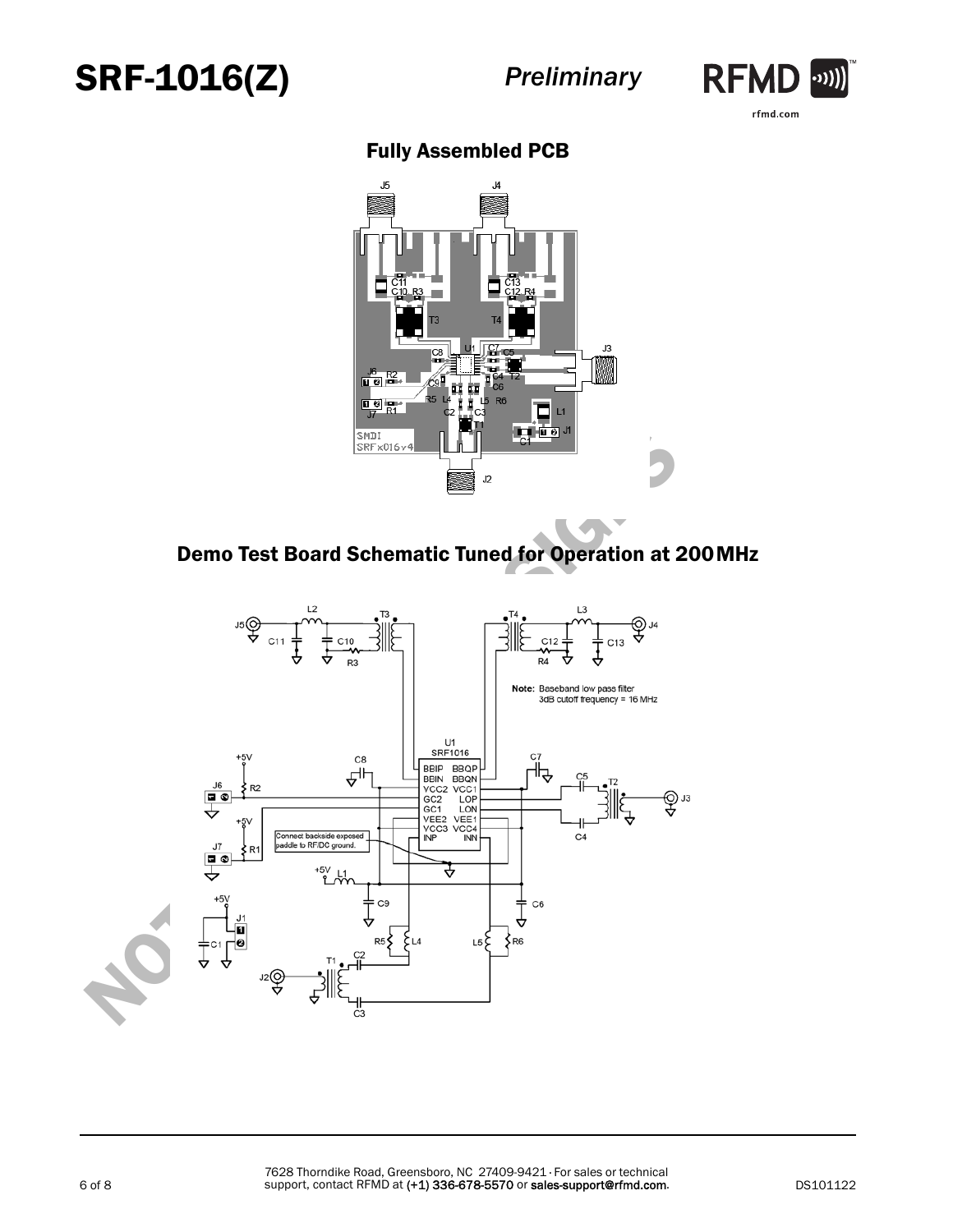

rfmd.com



## SRF-1016(Z)

#### Bill of Materials

| <b>Component</b><br><b>Designator</b> | Value           | Qty                |                       | Vendor           | <b>Part Number</b> | <b>Description</b>                |
|---------------------------------------|-----------------|--------------------|-----------------------|------------------|--------------------|-----------------------------------|
| U1                                    |                 | $\mathbf{1}$       |                       | SMDI             | SRF-1016           | IF receiver                       |
| J1, J6, J7                            |                 | 3                  | Sullins               |                  | S1312-02-ND        | 2 pin 0.1" header                 |
| J2, J3, J4, J5                        |                 | 4                  | Johnson<br>Components |                  | 142-0701-851       | SMA end launch connector          |
| T1, T2                                |                 | $\overline{2}$     |                       | Mini-Circuits    | $TC1-1$            | IF Transformer                    |
| T3, T4                                |                 | $\overline{2}$     |                       | Mini-Circuits    | ADT1-6T            | <b>Baseband Transformer</b>       |
| C1                                    | 1 <sub>uF</sub> | $\mathbf{1}$       |                       | Venkel           | C1206Y5V160-105ZNE | 1206 size supply bypass capacitor |
| C <sub>2</sub> , C <sub>3</sub>       | 27 pF           | $\overline{2}$     |                       | Venkel           | C0603C0G500-270JNE | 0603 size coupling capacitor      |
| C4, C5                                | 68 pF           | $\overline{2}$     |                       | Venkel           | C0603C0G500-680JNE | 0603 size coupling capacitor      |
| C <sub>9</sub>                        | 100 pF          | $\mathbf{1}$       |                       | Venkel           | C0603C0G500-101JNE | 0603 size bypass capacitor        |
| C6, C7, C8                            | 22 pF           | 3                  |                       | Venkel           | C0603C0G500-220JNE | 0603 size bypass capacitor        |
| C10, C11, C12, C13                    | 220 pF          | 4                  |                       | Venkel           | C0603C0G500-221JNE | 0603 size filter capacitor        |
| L1, L2, L3                            | 1 uH            | 5                  |                       | Panasonic        | PCD1008TR-ND       | 1210 size filter inductor         |
| R1, R2                                | 1 kOhm          | $\overline{c}$     |                       | Venkel           | CR0603-16W-102JT   | 0603 size pull-up resistor        |
| R3, R4                                | 0 Ohm           | $\overline{2}$     |                       | Venkel           | CR0603-16W-000T    | 0603 jumper                       |
| R5, R6                                | 50 Ohm          | $\overline{2}$     |                       | Venkel           | CR0603-16W-500JT   | 0603 size stability resistor      |
| L4, L5                                | 10 nH           | $\overline{2}$     |                       | Toko             | LL1608 FS10NJ      | 0603 size stability inductor      |
|                                       |                 | $\mathbf{1}$       |                       | SMDI             | ECB-102274         | <b>Evaluation Board</b>           |
|                                       |                 | SRF-1016           |                       | 7"               | 1000               |                                   |
|                                       |                 | <b>Part Number</b> |                       | <b>Reel Size</b> | Devices/Reel       |                                   |
|                                       |                 |                    |                       |                  |                    |                                   |
|                                       |                 | SRF-1016Z          |                       | 7"               | 1000               |                                   |
| <b>POLE</b>                           |                 |                    |                       | 2 Miles          |                    |                                   |
|                                       |                 |                    |                       |                  |                    |                                   |

### Ordering Information

| <b>Part Number</b> | <b>Reel Size</b> | Devices/Reel |
|--------------------|------------------|--------------|
| SRF-1016           |                  | 1000         |
| SRF-1016Z          | 711              | 1000         |